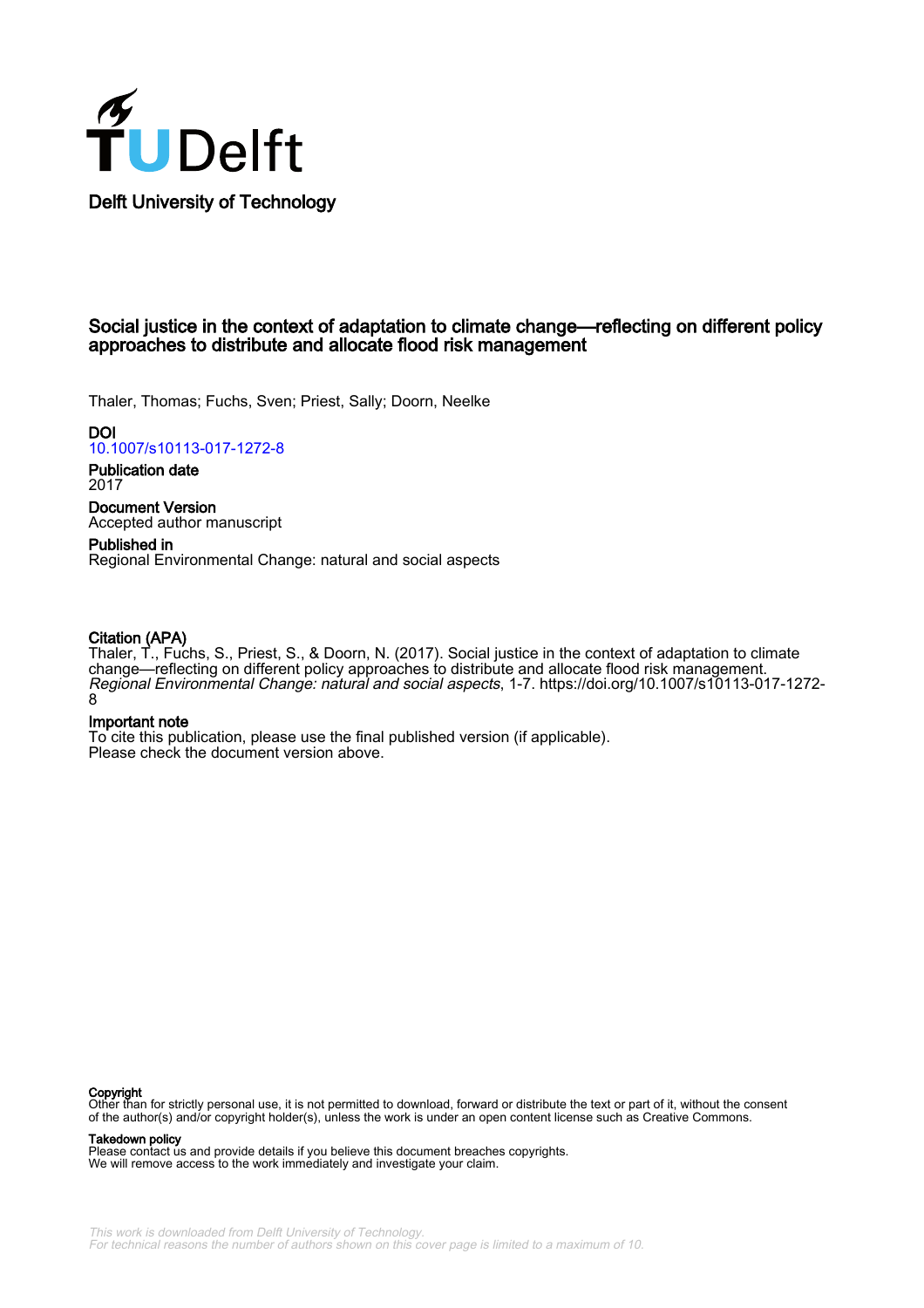# **Social justice in the context of adaptation to climate change – reflecting on different policy approaches to distribute and allocate flood risk management**

Thomas Thaler<sub>1,\*</sub>, Sven Fuchs<sub>1</sub>, Sally Priest<sub>2</sub>, Neelke Doorn<sub>3</sub>

<sup>1</sup>Institute of Mountain Risk Engineering, University of Natural Resources and Life Sciences, Vienna, Austria

<sup>2</sup>Flood Hazard Research Centre, Middlesex University, London, United Kingdom

<sup>3</sup>Department of Technology, Policy and Management, Delft University of Technology, Delft, the **Netherlands** 

\*Corresponding author: thomas.thaler@boku.ac.at, Tel. +43-1-47654-87120; Fax. +43-1-47654-87109

Consequences of extreme hydrological events, such as those recently experienced in United States (e.g. Hurricane Harvey or Irma in 2017), floods in South Asia in 2017, or the Central European floods in 2013 and 2016, have again focused the attention of society, policy makers and academic scholars on questions of how to reduce vulnerability to such events, especially when faced with the dual challenges of climate and societal change. Not only is the likelihood of floods increasing (e.g. IPCC 2014), but, due to continuing development in hazard-prone zones, the so called bullseye effect which argues that increasing disaster frequency is largely due to increasing exposure, and the resulting higher degree of vulnerability in floodplains, it becomes more and more challenging to protect all properties to the same standard (see discussion around residual risk, Ashley et al. 2014; Jongman et al. 2015; Fuchs et al. 2017a). Hence, the outcome of current flood risk management strategies in many situations are necessitating changes to the current social contract between state and society, requiring a re-design of the role of central government and individual citizens and communities in terms of sharing responsibilities (Adger et al. 2013; Doorn 2016). In particular, government often encourages society to take the lead in the responsibility for flood risk management, but apparently with conflicts and misunderstandings arising (Harris 2012; Kuhlicke et al. 2016; Fuchs et al. 2017b) as well as potentially introducing inequalities in flood risk management outcomes. In Europe, we can already observe these aspects in recent developments, which have led to a re-arrangement of roles and responsibilities for flood risk management, such as introduction of Partnership Funding in England and Wales or Canada 'risk-based' stormwater charge (Thaler and Priest 2014; Geaves and Penning-Rowsell 2016; Thaler and Levin-Keitel 2016; Henstra and Thistlethwaite 2017). However, discussion and research concerning the implications of social justice and injustice in these new flood risk management debates is scarce (Johnson et al. 2007; Doorn 2015; Thaler and Hartmann 2016).

As management of flood risk becomes increasingly demanding, dilemmas of justice emerge: some individuals and communities benefit from flood management whereas others lose. Key questions to be addressed include:

- What justifies managing the flood risk of a particular property as opposed to another property?
- Is a national solidarity approach to flood risk advocated? Are all at risk treated equally?
- How climate change will change flood risk management in the context of social justices?
- Does flood risk management privilege the upstream communities and sacrifice the downstream, or vice versa?
- What are the allocation principles for flood protection measures? Who decides how flood risk management measures are allocated? And are the distributional consequences scrutinized?
- How do landowners contribute to the costs of flood risk management measures?

Who pays for damage induced by flood events in designated and managed flood inundation areas? For example, decisions about why upstream communities should protect downstream communities cause large conflicts in the allocation of land-use, but also in question who should finance the costs (Thaler et al. 2016; 2017; Machac et al. 2017). Nevertheless, within academic discourses, but also with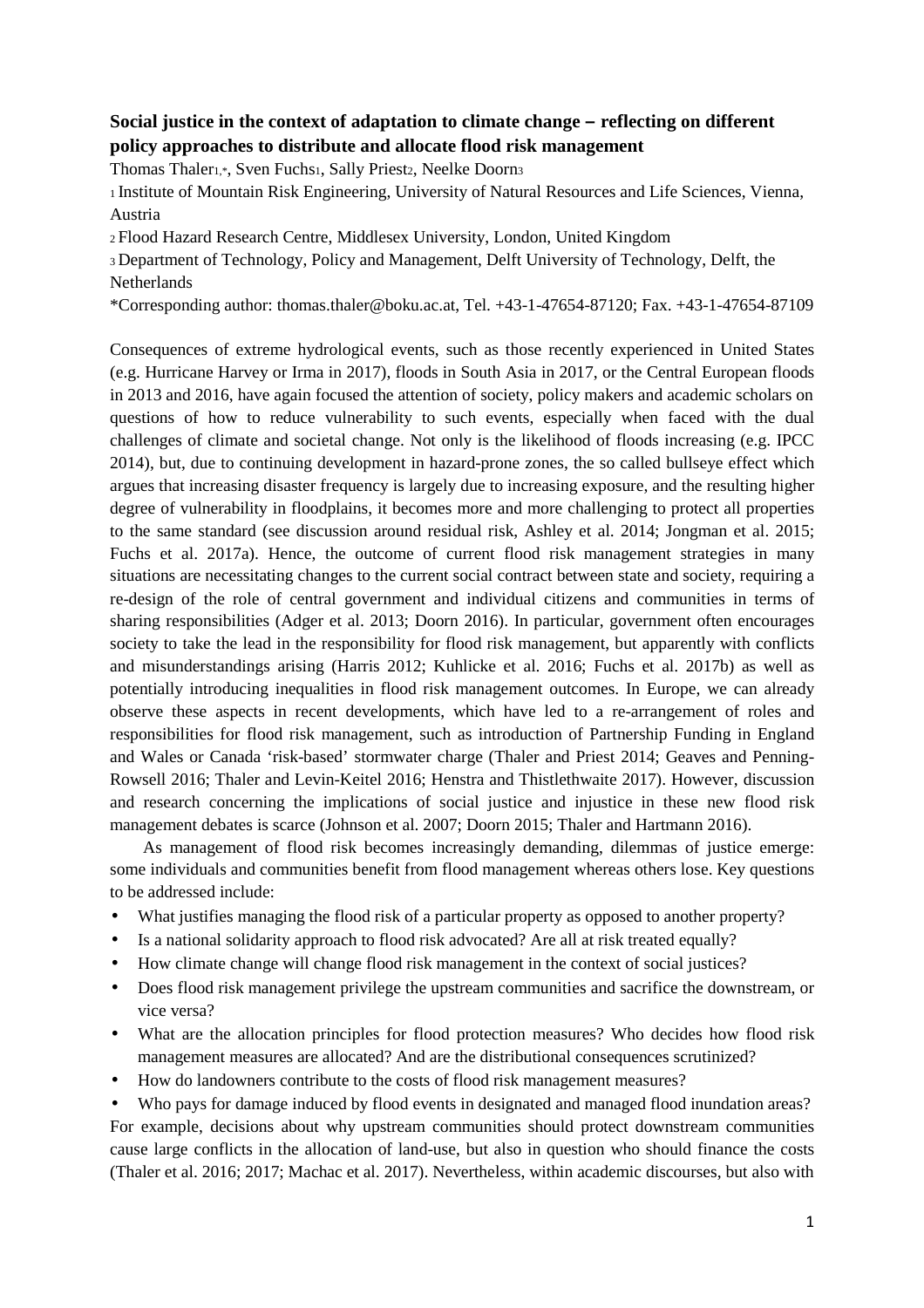respect to policy and governance, this (sometimes even called ethical) question has become more prominent (Doorn 2015; Kaufmann et al. 2016; Sayers et al. 2017).

The concept of justice has a broad range of possible meanings and interpretations (Elster 1992). Within philosophical discourse of social justices, there are different and (in many times) contradicting concepts of how to understand and how to implement social justices in current policy discourses (Johnson et al. 2007; Kaufmann et al. 2016; Thaler and Hartmann 2016). Different interpretations lead to different results and, in some cases, radical shifts of co-operation between state and society (Thaler et al. 2017). However, it is broadly acknowledged that justice concerns review of the allocation of resources, capital and wealth across different members of society (Varian 1975). For example, justice does not simply concern the fair distribution of resources, but it also considers the process of how a certain distribution was reached (procedural justice, Walker 2009; Walker and Burningham 2011). Social justice is a key topic in political philosophy and had been made prominent by John Rawls in the 1970s. Social justice focuses on justice-related implications of social and economic institutions, or in other words: "what does it mean to say that society is just or unjust?" (Swift 2006: 9). These justice implications can be examined in different ways, including distributional justice (the distribution of benefits and burdens across different societal groups; Thaler et al. 2017), procedural justice (the design of just institutions and processes for decision making; Walker 2012), inter-generational justice (duties of justice to future generations; Schlosberg 2007), and recognitional justice (the recognition of historical inequality, or in other words, acknowledging the existence of a "highly uneven playing field" (Young 1990).

In the discussion of justice and flood protection, not only the actual allocation of flood protection measures is significant (Campbell 2012; Neal et al. 2014), but also the way in which this allocation is achieved. A sole focus on distributive justice intends only questions of compensation payments to achieve distributive fairness (such as compensation payments after flood events). On the other hand, procedural justice includes moral standards in the policy discussion, such as equality of opportunity in terms of sharing information, exclusion of self-interests in policy discussions by policy makers, and the engagement of society in current policy decision-making process. In this line, a central aspect reflects the question of cultural injustices of individuals. Cultural injustice is reflected in discrimination on the grounds of nationality, race, sexuality, gender or/and ethnicity (Fraser 1995). "People who are subject to both cultural injustice and economic injustice need both recognition and redistribution" (ibid: 74). Consequently, the state needs also to acknowledge social justices already in current institutional framework concerning how and in which way people might be recognized by society and how they might involve in current decision-making processes, such as how local citizens are involved in the development of current local flood risk management strategies (Honneth 2001; Geaves and Penning-Rowsell 2014; Thaler and Priest 2014). The rules of distribution (material and cultural) are mirrors of the society and their institution (Ostrom 1990). Therefore, conflicts over distribution (or distributional justices) can only be understood as conflicts over social exclusion and how to overcome them (Paidakaki and Moulaert 2017).

This special issue contributes to this ongoing debate, and offers a broader examination on how different concepts of justice provide different answers and perspectives in current flood risk management strategies across the world. Therefore, we strongly believe that the individual contributions will also cross-fertilize the policy discourses around this topic. Together the assembled papers present new empirical research from a number of European and North American examples, and link theories and findings from the philosophical discourse on social justices and environmental governance towards sustainable flood risk management. A core aim is to open a discussion on the potential contributions and challenges of social justice(s) to flood risk management planning processes. The eight papers collected in this special issue are mostly drawn from numerous exchanges and discussion between the guest editors and authors over the last years.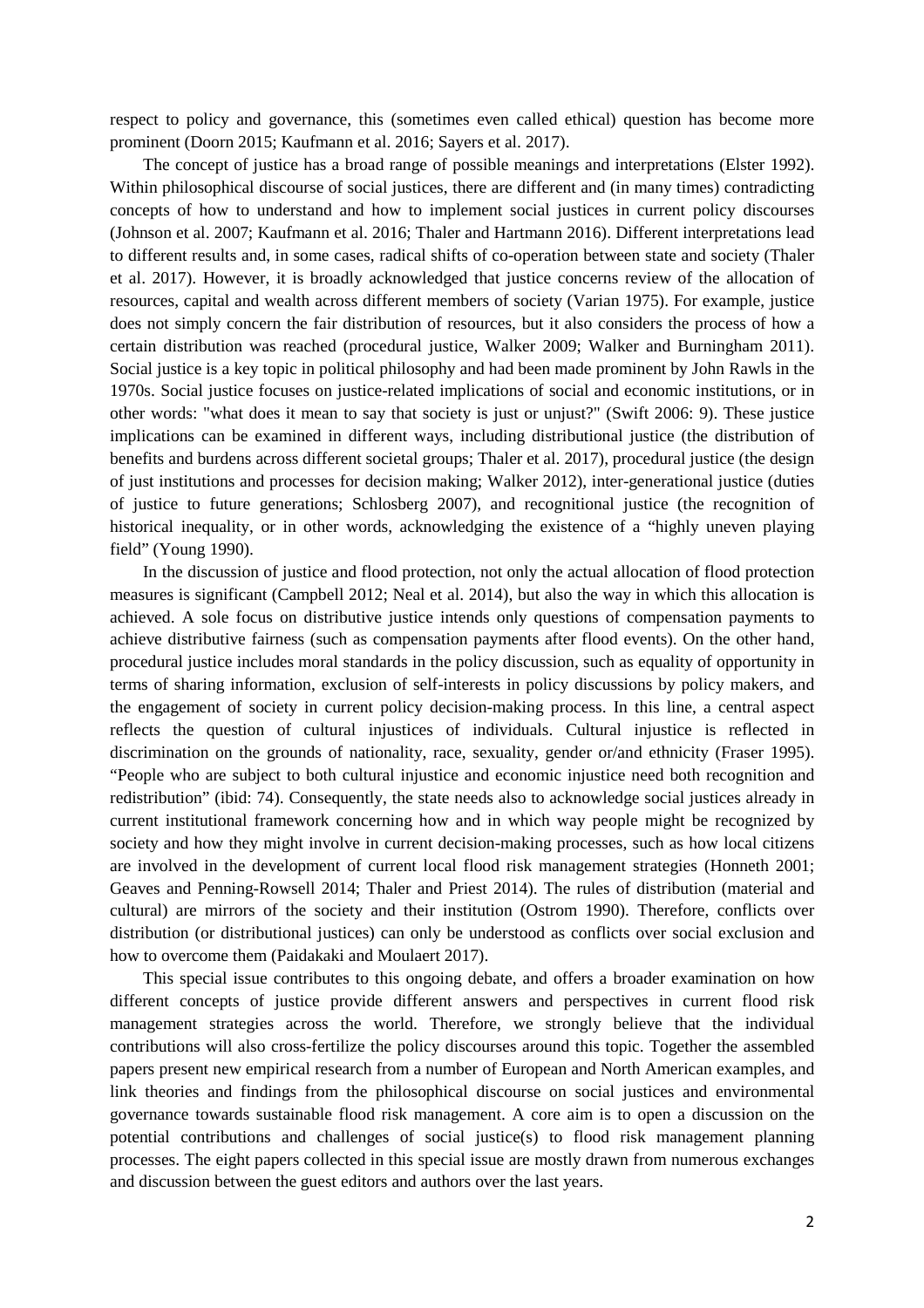In comparison to research from other environmental hazards, the literature regarding environmental justice (EJ) implications of flood hazards is smaller and more recent. The article written by Collins et al. (2017) reviews and synthesizes knowledge based on findings from EJ-related studies of flood hazards, introduces a new analysis framework for distributional EJ research on flood hazards, and applies the framework to a household-level study of the EJ implications of flood hazards in the two largest coastal metropolitan areas in the southeastern United States: Houston (Texas) and Miami (Florida). In contrast to the vast majority of distributional EJ studies focused on air pollution, which have found that socially marginalized groups experience disproportionate exposure to risk, distributive EJ studies of flooding have yielded ambiguous findings regarding the relationship between social vulnerability and flood hazard exposure. Divergent relationships between social vulnerability and flood risks have been identified for studies focused on actual flood impacts vs. estimated pre-flood risks. The 2017 study by Collins et al. underscores the need to incorporate a consideration of protective resources and locational benefits in future empirical analyses of social inequalities in the distribution of flood hazards.

The distributional debate of the Dutch flood risk management approach, i.e. the probabilityreducing approach focused on (absolute) safety from coastal and fluvial flooding with the aim to make the Netherlands 'the safest delta of the world' is examined by Kaufmann et al. (2016). The paper utilizes a mixed methods approach and offers an exploration of the distribution of burdens within this particular management approach, such as what is perceived as fair, just or equal burden sharing in the context of Dutch flood risk management. Furthermore, the authors analyze the (institutional) outcomes of these perceptions, and consider the potential challenges for offering more balanced flood risk management in the future. Their theory is based on social justice literature, which describes different forms of distributional and procedural equity. Depending on the type of equity considered the burdens in flood risk management (i.e. burden of risk, burden of costs and burden of responsibility) are differently distributed across society, reaching from more individual to more collective burden sharing. Kaufmann et al. explores the consequences of this discourse in terms of distribution of burdens for private households when it comes to the management of pre-flood defense structures and post-flood recovery. They highlight that the costs for pre-event defense management are carried by the national collective based on solidarity. However, next to this solidarity-based approach different understandings of equity are adopted for other types of flooding, areas which are unembanked and for post-event recovery. Due to climate change and changing vulnerabilities a number of challenges might emerge in the future for this pluralistic approach.

A recent all-UK assessment of future flood risk has been undertaken for the Climate Change Committee in order to inform its statutory duty to advise Parliament on the future strategy for climate adaptation. Using a flood risk "emulator", the paper written by Sayers et al. (2017) has investigated the changing risk between now and the 2080s for all sections of society in all sectors of the economy. The results show that those living in deprived areas, as gauged by income distribution, are set to suffer disproportionately severely as flood risk worsens in the future. This is a function of both their relative deprivation, and lack of capacity to respond to flooding, as well as the geographical incidence of flooding increasing in the areas they occupy. Policy implications could include the introduction of a greater degree of positive discrimination in favor of risk reduction in these locations than is currently the case under the government's Flood Defence Grant-In-Aid formula and adopted as part of the Partnership Funding approach. In this way, more targeted assistance to those who are most vulnerable implies the adoption of a broadly Rawlsian approach to flood risk management, rather than utilitarian approach which has dominated until now.

Thaler et al. (2017) explore questions of social justice and injustices in the Austrian natural hazards debate. They offer a spatially explicit object-based temporal assessment of elements at risk to mountain hazards (snow avalanches, river floods, torrential floods and debris flows) in Austria. The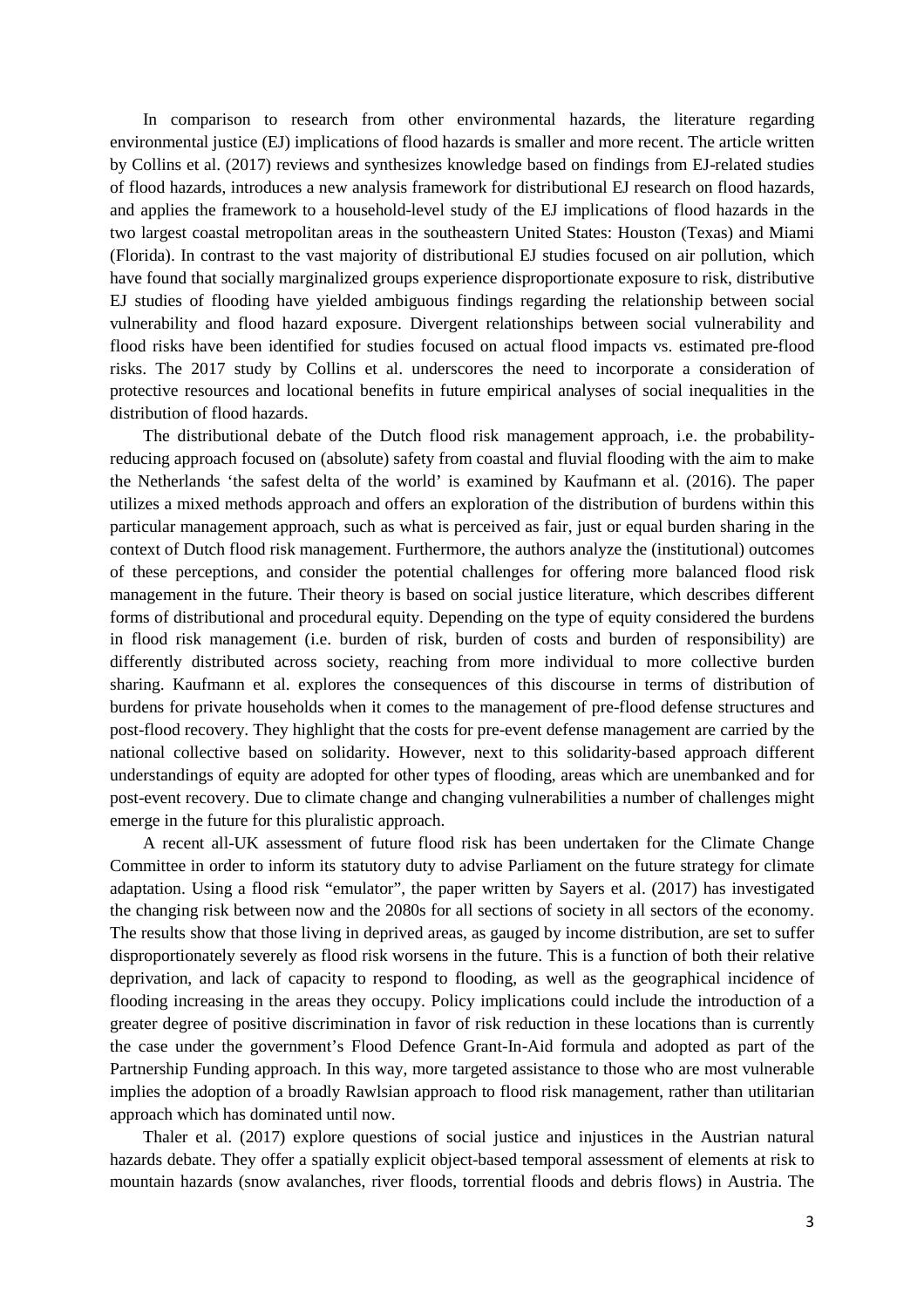assessment is based on two different datasets, (a) hazard information using legally binding land use planning restrictions, and (b) information on the building stock and citizens combined from different spatial data available at the national level. The temporal assessment of exposure shows considerable differences in the dynamics of exposure to different hazard categories in comparison to the overall property stock. As protection against flood risks becomes increasingly difficult, dilemmas of justice emerge: some benefit from flood protection whereas others lose. Decisions on who to protect differentiate spatially between upstream and downstream communities or those residing on the left and right side of a river. This raises a central but barely discussed conflict: what (or rather who) should be protected against inundations? Justice concerns questions over fairness in the allocation of resources, capital and wealth across different members of society. There are different and contradicting concepts of justice, which differ in interpretations of fair resource allocation and distributions. Reducing exposure, and the decisions on reducing exposure for which building types are thus a question of justice.

Shively (2017) considers the question of the impact of insurance systems on the social justice discourse. The Federal Emergency Management Agency's National Flood Insurance Program (NFIP), which subsidizes flood insurance offered by private companies to property owners in flood hazard zones, is an important non-structural flood control measure implemented in the United States. Many experts argue, however, that it has encouraged floodplain and shoreline development and has led to increased damages and recovery costs. In response to these challenges, federal legislation passed in 2012 and 2014 mandated new NFIP rate structures, and moderate to high levels of premium increases will affect the affordability of homes and business properties in many US communities as well as the redevelopment of urban centers; key principles of smart growth, social equity, and urban sustainability. New mixeduse developments, affordable housing, and commercial and communitycentered activities, may be displaced from existing urban centers thus re-engendering patterns of sprawl-like development.

Colton et al. (2017) discuss the central issue of the connection between social justice and individual mobility / relocation caused by natural hazards events. Coastal regions of Louisiana have long endured a perilous reliance on flood protection, such as the levees on the banks of the Mississippi River or coastal protection schemes. However, failures of such levees prompted the adoption of a complementary protection system. These additions required supplemental engineering works causing large conflicts with Native Americans, African Americans, Asians, Acadians, and Isleños who are facing sea-level rise, hurricanes and oil spills. These communities are social and economically vulnerable and excluded from the current policy discourse on flood and coastal risk management. In particular, new adaptation strategies developed by public administration often neglect the impact of management regimes on more marginal coastal communities with the aim to protect mainly large urban city centres, such as New Orleans. Residents living in the coastal areas were requested to adapt (to resettle) again to an already flood-prone environment to protect Louisiana's commercial capital. In addition to inundation within the spillways, each use of these structures disrupts the livelihoods of fishermen in coastal areas. Questions of social justice in relocation process reflects mainly the question of choice and whether decisions are directly or indirectly forcing migration, the impact on the character of communities and individual wellbeing. In particular, those who have already adapted to an environment altered by the flood control system are being asked to adapt once again, while the city continues to live in relative safety.

It is acknowledged that the threat of flooding, and efforts to contain or reduce flood risk, poses considerable social justice questions. Clearly, certain populations have spatial proximity to flood hazards posing a threat to their security and vitality. More recent studies have drawn attention to the nuances of flood vulnerability, particularly given how certain socio-economic or demographic groups are more likely to suffer a loss of well-being in a flood, or have diminished capacity to respond to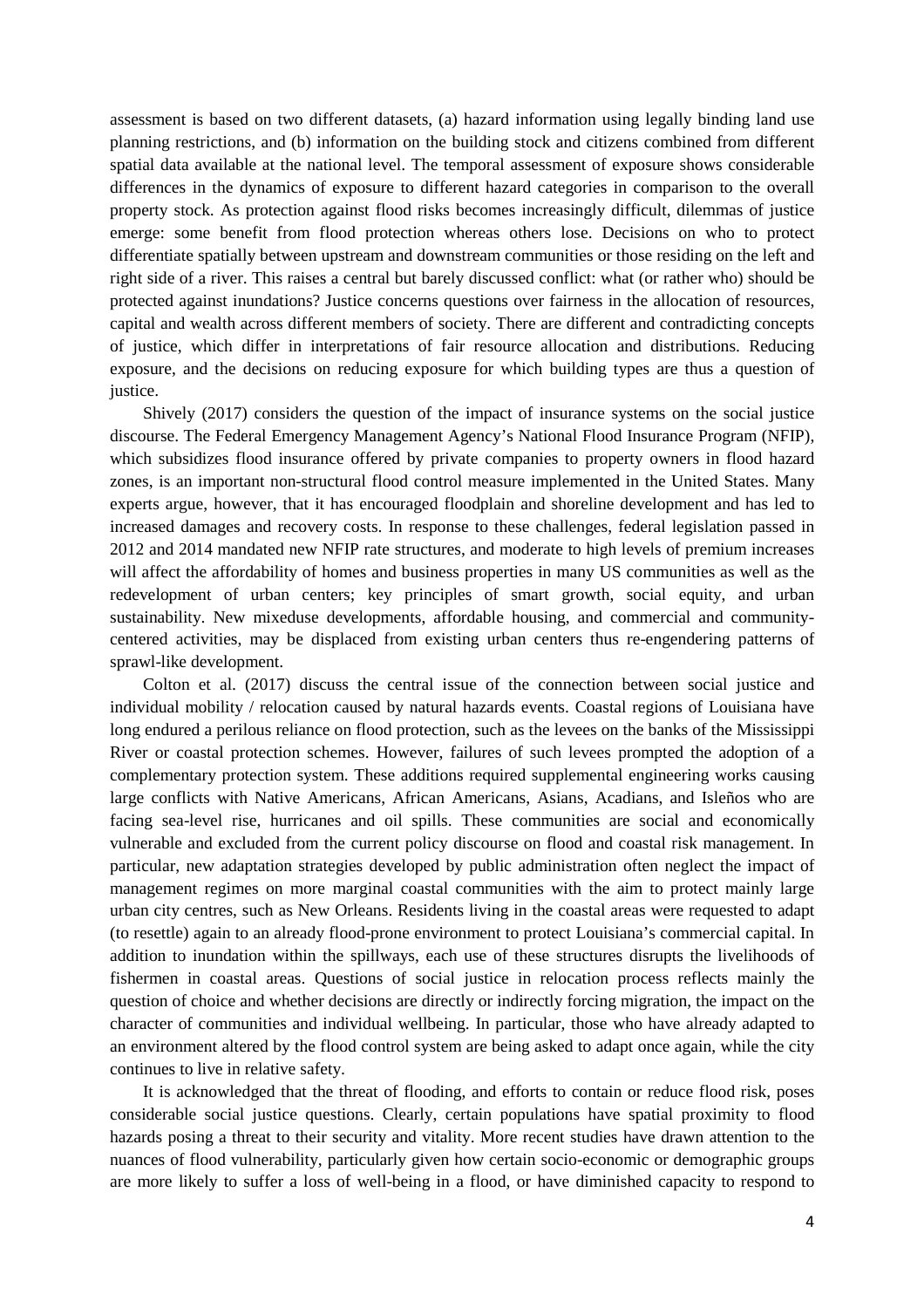flooding. At the same time, scholars and practitioners of spatial planning have advocated planning as a means to realise greater social justice in the city. The paper by O'Hare and White (2017) reviews how disadvantaged individuals – who are more usually more vulnerable – are included in stakeholder engagement processes in current flood risk management strategies. Stakeholder engagement is a core issue in current flood risk management approaches which more often include mainly well-educated people in the decision-making process and lacks efforts to engage those in more deprived areas. Hence, the paper argues that disadvantaged groups in floodplain areas have to be understood as a dynamic group who have different needs. Following this approach, there is a better understanding about why some communities are more vulnerable and recover better than others.

Moving towards concerns of good governance and social justice the paper by Alexander et al. (2017) presents a conceptual framework for evaluating the legitimacy of flood risk governance; operationalised through the criteria of social equity, procedural justice, transparency, accountability, access to information, participation and acceptability. Drawing from in-depth policy analysis and interviews with key actors, flood risk governance in the Netherlands and England is analyzed through the theoretical lens of legitimacy. These two countries are often opposed in the literature, with the former heralded as world-leading in terms of flood defense and the other, renowned for its comprehensive and diverse approach to flood risk management. The paper offers a valuable opportunity to examine how aspects of legitimacy have emerged through contrasting physical, socioeconomic and cultural settings. The comparative focus reveals a number of distinct, as well as, shared strengths and weaknesses in English and Dutch flood risk governance, from which opportunities for enhancing legitimacy are discerned. Moving forwards, a number of recommendations and principles for legitimate flood risk governance are highlighted.

The papers collected here present various directions of distributional and procedural justices, from relocation processes over potential social impacts of climate change or policy change. A clear message emerges that social justice needs to be embedded in current flood and coastal risk management strategies and decision-making. Recognising the important role that community capacities play in flood risk management strategies is therefore crucial if authorities want to increase the legitimacy of the decisionmaking process and not exacerbate existing or introduce additional inequalities in how flood risk is managed. This raises an important question of how we design future flood risk governance and how we include and prioritize different societal groups in decision-making processes and how we confront flood hazards and risk management strategies.

# **Acknowledgements**

We would like to express our sincere thanks to the entire team of the Editorial Office of Regional Environmental Change and especially Editor-in-Chiefs Wolfgang Cramer and James Ford as well as Special Issue Editor Christopher Reyer. Moreover, we would like to acknowledge the efforts of all the reviewers who supported this special issue with their knowledge on different aspects of flood risk management and justices, and their constructive advice that helped us and the authors to further develop the individual ideas presented in the papers. We would also like to thank all the colleagues who contributed to this special issue, above all for their patience during the process of manuscript production and revision.

## **References**

- Adger N, Quinn T, Lorenzoni I, Murphy C, Sweeney J (2013): Changing social contracts in climate change adaptation. Nature Climate Change 3, 330-333. doi: 10.1038/nclimate1751
- Alexander M, Doorn N, Priest S (2017): Bridging the legitimacy gap translating theory into practical signposts for legitimate flood risk governance. Regional Environmental Change. doi: 10.1007/s10113-017-1195-4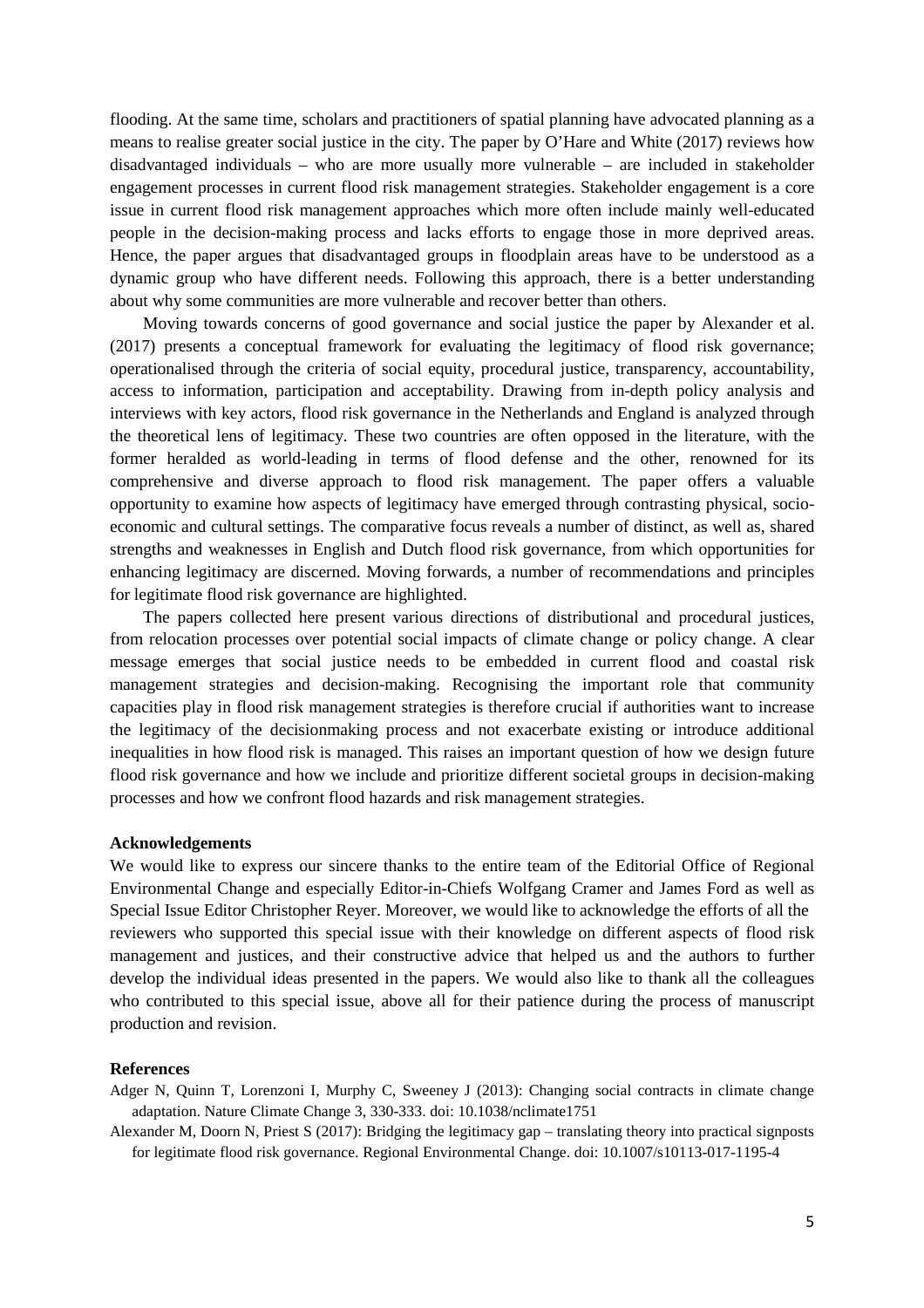- Ashley WS, Strader S, Rosencrants T, Krmenec A (2014): Spatiotemporal changes in tornado hazard exposure: the case of the expanding Bull's-Eye Effect in Chicago, Illinois. Weather, Climate, and Society 6, 175-193. doi: 10.1175/WCAS-D-13-00047.1
- Campbell T (2012): Theories of justice. Farnham: Ashgate
- Collins TWC, Grineski SE, Chakraborty J (2017): Environmental injustice and flood risk: a conceptual model and case comparison of metropolitan Miami and Houston, USA. Regional Environmental Change. doi: 10.1007/s10113-017-1121-9
- Colton C, Simms JRZ, Grismore AA, Hemmerling SA (2017): Social justice and mobility in coastal Louisiana, USA. Regional Environmental Change. doi: 10.1007/s10113-017-1115-7
- Doorn N (2015): The blind spot in risk ethics: managing natural hazards. Risk Analysis 35, 354-360. doi: 10.1111/risa.12293
- Doorn N (2016): Distributing responsibilities for safety from flooding. FLOODrisk 2016. 3rd European Conference on Flood Risk Management, France. E3S Web of Conferences 7, 24002. doi: 10.1051/e3sconf/20160724002
- Elster J (1992): Local justice: how institutions allocate scarce goods and necessary burdens. New York: Russell Sage Foundation
- Fraser N (1995): From redistribution to recognition? Dilemmas of justice in a 'post-socialist' age. New Left Review I/212
- Fuchs S, Karagiorgos K, Kitikidou K, Maris F, Paparrizos S, Thaler T (2017b): Flood risk perception and adaptation capacity: a contribution to the socio-hydrology debate. Hydrology and Earth System Sciences 21, 3183-3198. doi: 10.5194/hess-21-3183-2017
- Fuchs S, Röthlisberger V, Thaler T, Zischg A, Keiler M (2017a): Natural hazard management from a coevolutionary perspective: exposure and policy response in the European Alps. Annals of the American Association of Geographers 107, 382-392. doi: 10.1080/24694452.2016.1235494
- Geaves LH, Penning-Rowsell EC (2014): 'Contractual' and 'cooperative' civic engagement: The emergence and roles of 'flood action groups' in England and Wales. Ambio 44, 440-451. doi: 10.1007/s13280-014-0576-x
- Geaves LH, Penning-Rowsell EC (2016): Flood Risk Management as a public or a private good, and the implications for stakeholder engagement. Environmental Science & Policy 55, 281-291. doi: 10.1016/j.envsci.2015.06.004
- Harris T (2012): The anticipated emotional consequences of adaptive behaviour impacts on the takeup of household flood-protection protective measures. Environment and Planning A 44, 649-668. doi: 10.1068/a43612
- Henstra D, Thistlethwaite J (2017): Climate change, floods, and municipal risk sharing in Canada. IMFG Papers on Municipal Finance and Governance. Toronto: University of Toronto.
- Honneth A (2001): Invisibility: on the epistemology of 'recognition'. Aristotelian Society Supplementary Volume 75, 111-126. doi: 10.1111/1467-8349.00081
- IPCC (2014): Climate change 2014: Synthesis report. Contribution of Working Groups I, II and III to the Fifth Assessment Report of the Intergovernmental Panel on Climate Change [Core writing team, R.K. Pachauri and L.A. Meyer (eds.)]. Geneva: Intergovernmental Panel on Climate Change
- Johnson C, Penning-Rowsell E, Parker D (2007): Natural and imposed injustices: the challenges in implementing 'fair' flood risk management policy in England. The Geographical Journal 173, 374-390. doi: 10.1111/j.1475-4959.2007.00256.x
- Jonkman B, Koks EE, Husby TG, Ward PJ (2014): Increasing flood exposure in the Netherlands: implications for risk financing. Natural Hazards and Earth System Sciences 14, 1245-1255. doi: 10.5194/nhess-14-1245- 2014
- Kaufmann M, Priest S, Leroy P (2016): The undebated issue of justice: silent discourses in Dutch flood risk management. Regional Environmental Change. doi: 10.1007/s10113-016-1086-0
- Kuhlicke C, Callsen I, Begg C (2016): Reputational risks and participation in flood risk management and the public debate about the 2013 flood in Germany. Environmental Science & Policy 55, 318-325. doi: 10.1016/j.envsci.2015.06.011
- Machac J, Hartmann T, Jilkova J (2017): Negotiating land for flood risk management: upstreamdownstream in the light of economic game theory. Journal of Flood Risk Management. doi: 10.1111/jfr3.12317